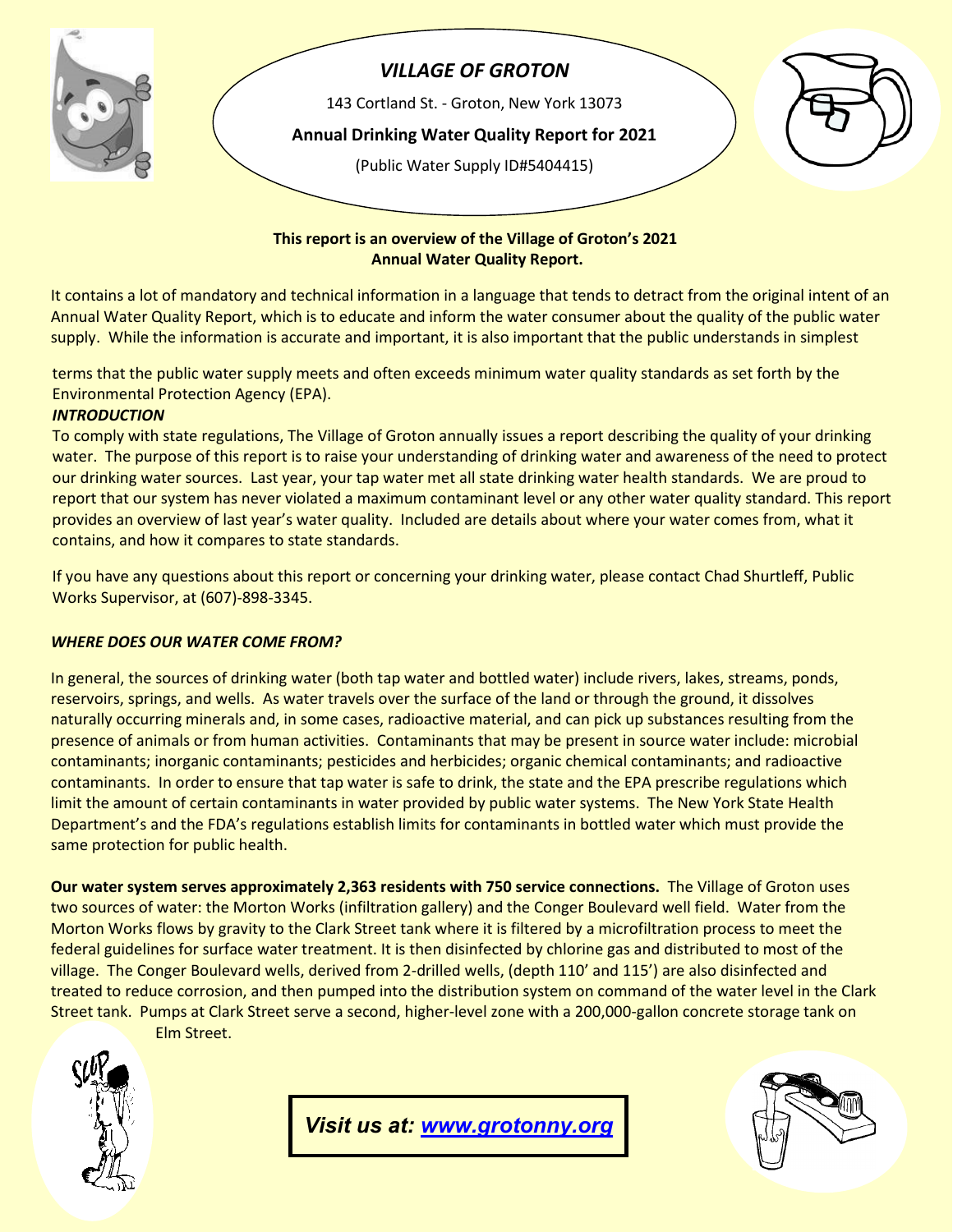#### $\overline{a}$ *Water Board Meetings*

We want you to be informed about your drinking water. If you want to learn more, the Water Board meets as needed. Each pending meeting would be advertised in accordance with the Open Meetings Law.

*The NYSDOH* has completed a source water assessment for this system based on available information. Possible and actual threats to this drinking water source were evaluated. The state source water assessment includes a susceptibility rating based on the risk posed by each potential source of contamination and how easily contaminants can move through the subsurface to the wells. The susceptibility rating is an estimate of the potential for contamination of the source water. It does not mean that the water delivered to consumers is, or will become, contaminated. While nitrates (and other inorganic contaminants) were detected in our water, it should be noted that all drinking water, including bottled drinking water, might be reasonably expected to contain at least small amounts of some contaminants from natural sources. The presence of contaminants does not necessarily indicate that the water poses a health risk. See section "Are there contaminants in our drinking water?" for a list of the contaminants that have been detected. The source water assessments provide resource managers with additional information for protecting source waters into the future.

**In accordance with** Subpart 5-1, Sections 5-1.30(b) of the New York State Sanitary Code (NYSSC), all ground water sources supplying public water systems must be evaluated for evidence of Ground Water Under the Direct Influence of Surface Water (GWUDI). Investigations began at the Groton Morton Works because the source of the water was infiltration galleries, and therefore, had GWUDI potential. Any drinking water source, once identified as GWUDI, must meet the criteria established under the Surface Water Treatment Rule (SWTR), as referenced in Subpart 5-1. Since a positive GWUDI determination has been made, the Village of Groton piloted a filtration project capable of 99.9% removal or inactivation of Giardia cysts and or viruses.

The plans for the system of membrane treatment were approved on 10/13/05, and construction began that month. The filtration equipment was delivered and installed in March 2006. The village placed the membrane filtration treatment system online on 4/13/06.

#### *Village Wells*

As mentioned before, our water is also derived from 2-drilled wells. The source water assessment has rated these wells as having a medium-high susceptibility to industrial solvents and other industrial contaminants. These ratings are due primarily to the close proximity of permitted discharge facilities (industrial/commercial facilities that discharge wastewater into the environment and are regulated by the state and or federal government) to the wells and the associated industrial activity in the assessment area.

In addition, the wells draw from unconsolidated deposits, and the overlying soils are not known to provide adequate protection from potential contamination. While the source water assessment rates our well(s) as being susceptible to microbials, please note that our water is disinfected to ensure that the finished water delivered into your home meets New York State's drinking water standards for microbial contamination. Source Water Assessment Program (SWAP) has been conducted by the Tompkins County Health Department and may be reviewed at our office at 201 Conger Blvd., Groton.

- A continuous leak from a hole this size (1/16") would, over a three-month period, wastewater in the amount of 9,850 cu.ft.
- A dripping faucet or fixture can waste 3 gallons a day…a total of 1095 gallons a year (146 cu.ft.)



• **One Cubic Foot of Water Equals 7.5 gallons**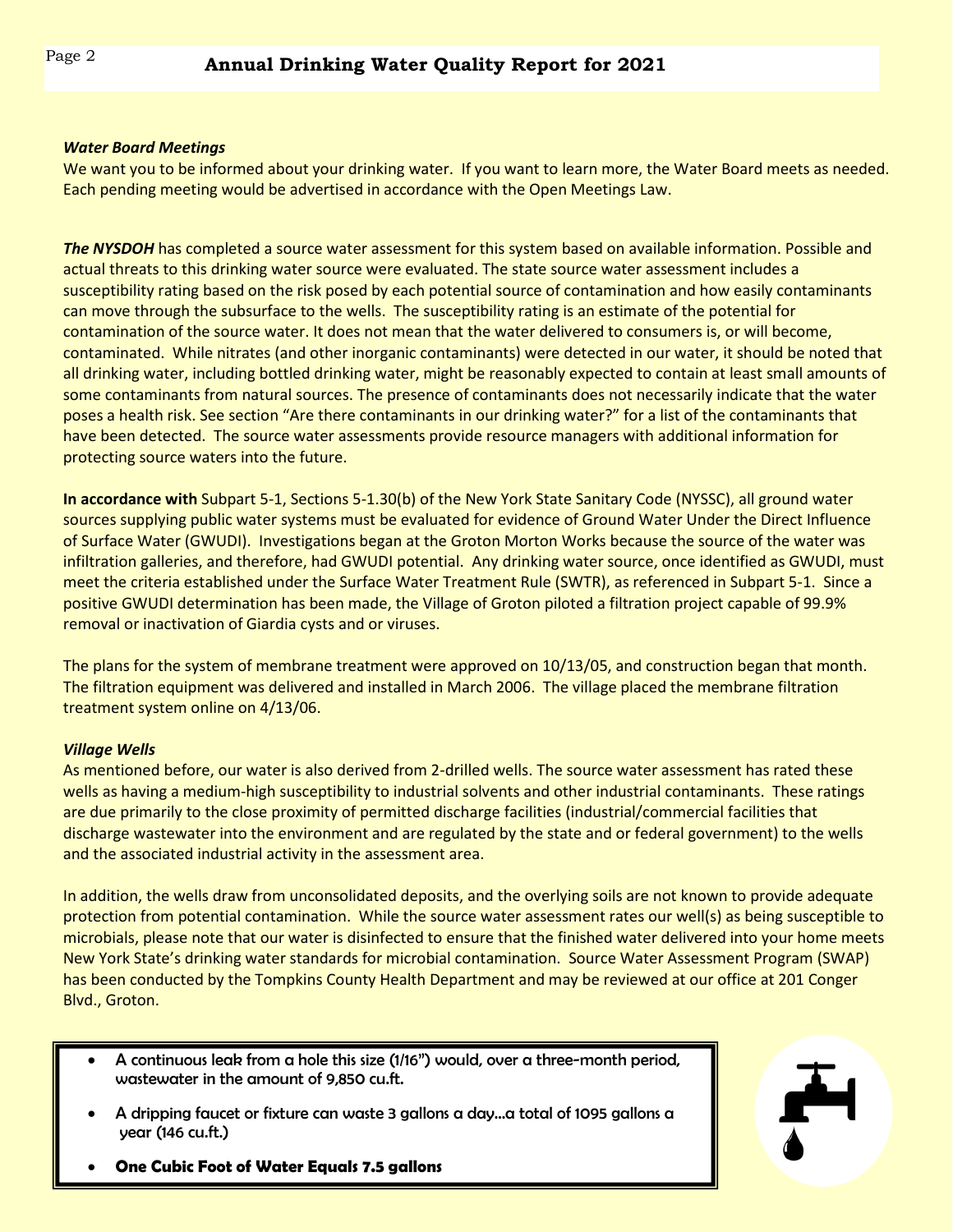

### *Why does my water look dirty, have sediment and or particles in it?*

 Some possible causes of problems with water which appears dirty, has an unusual color, or sediment/particles include:

- Sediments or pipe materials from breaks in water mains or hydrants. Water mains in our system can fail due to age, corrosion, pressure surges or damage. In particular, when we flush our hydrants, you will notice discolored water.
- \* High flows in water mains due to firefighting, water system tests or maintenance, causing unusual highflow conditions which stir up sediment or scale from water mains.
- Aging galvanized plumbing. Rust particles or scale from galvanized steel home plumbing can also produce reddish-brown water or rust particles, particularly noticeable when a tap is first turned on.

## **2022 Water Rates:** *(New rates effective January 24, 2022*)

- A. General consumer:
	- (1) Amount of water use (monthly net rate).
		- (a) For the first 150 cubic feet or fraction thereof: \$6.00. This is the minimum rate.
		- (b) For all usage over 150 cubic feet, for each 100 cubic feet or minor fraction thereof: \$4.00 (*Village Codes; § 193-15. Water rates*)

## A dripping faucet or fixture can waste 3 gallons a day…a total of 1095 gallons a year (146 cu.ft.)

## **2022 Sewer Rates**: Based on water consumption *(New rates effective January 24, 2022)*

- (1) For the first 400 cubic feet of water used in any monthly period or any minor fraction of 400 cubic feet of water used; the rate shall be \$22.40 - this being the minimum charge.
- (2) For all water used in any one monthly period in excess of 400 cubic feet and not exceeding 34,999 cubic feet, the rate for each 100 cubic feet or any minor fraction thereof shall be \$5.35
- (3) For all water used in any one monthly period in excess of 35,000 cubic feet, the rate for each 100 cubic feet or minor fraction thereof shall be \$4.60.

(Village Codes; § 165-3. Sewer rents)

 **The Village of Groton encourages** homeowners to find and fix leaks with some easy steps that you can take to help save water in our community now and for future generations.

## **Simple Steps to Big Savings**

- **Drip. Drip. Drip.** The average American household wastes more than 10,000 gallons each year from easy-to-fix water leaks, adding up to more than 1 trillion gallons of water lost annually nationwide. Many of these leaks are do-it-yourself fixes that could cost only a few dollars to address.
- **FIND Leaks:** Walk around your home with eyes and ears open to find leaks, and don't forget to check pipes. You can reveal a silent toilet leak by adding a few drops of food coloring to the tank and waiting 15 minutes without flushing. If the color appears in the bowl, you have a leak. Be sure to flush afterwards so as not to stain the bowl or tank.
- **FIX Leaks:** For leaky toilets, the rubber flapper inside the tank is often the culprit. One should replace or clean it, because over time, the toilet bowl flapper decays. Both faucets and showerhead connections can be tightened or sealed with a wrench or pipe tape.
- **A continuous leak** from a hole the size of (**1/16"**) would, over a three-month period, wastewater in the amount of 9,850 cu.ft. **One Cubic Foot of Water Equals 7.5 gallons**

For more information and tips about how to save water, visit: www.epa.gov/watersense

Conserve Water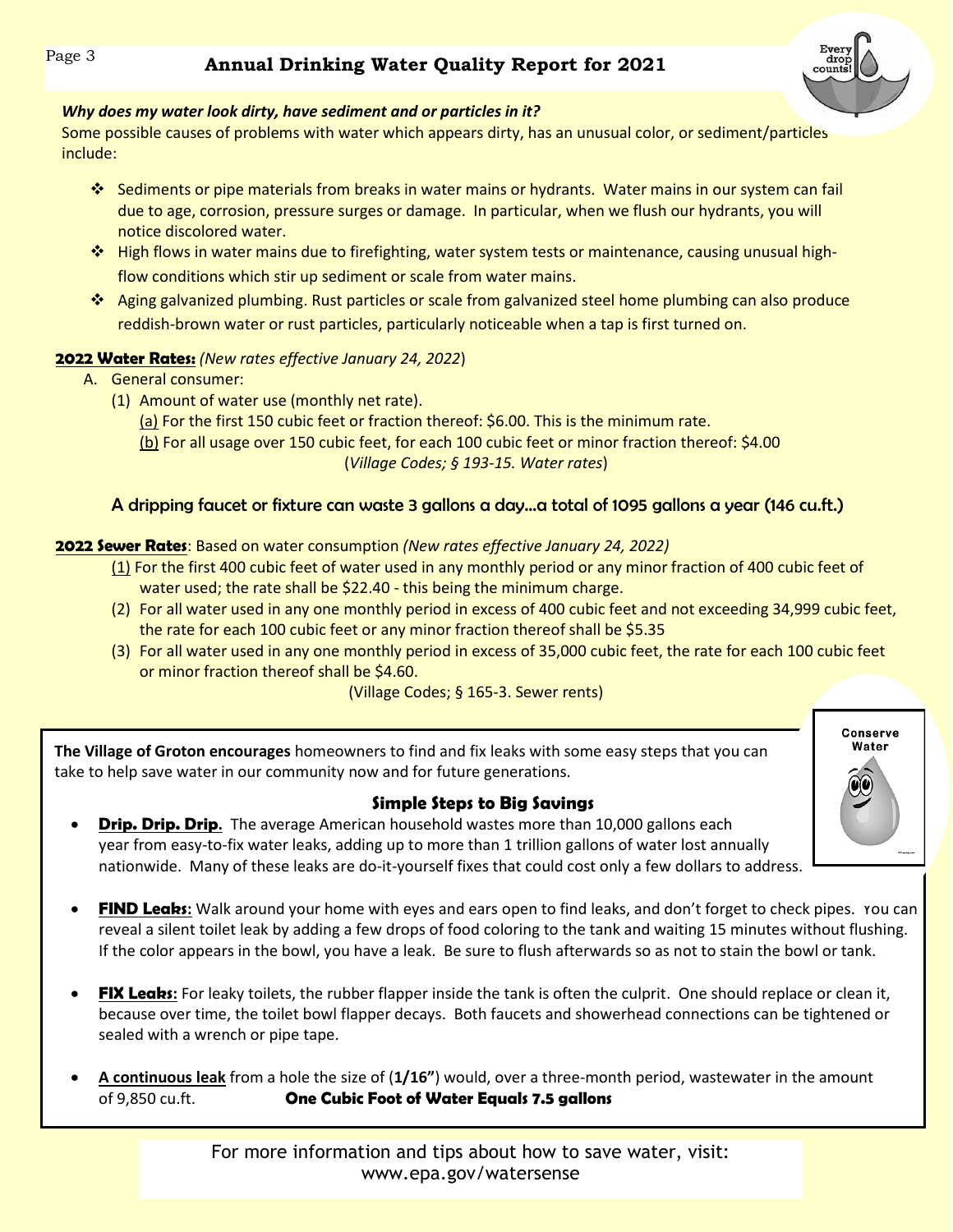# Page 4 **Annual Drinking Water Quality Report for 2021**

#### *ARE THERE CONTAMINANTS IN OUR DRINKING WATER?*

 coliform, turbidity, inorganic compounds, nitrate, nitrite, lead and copper, volatile organic compounds, unspecified organic contaminants, As the state regulations require, we routinely test your drinking water for numerous contaminants. These contaminants include: total disinfection byproducts, other principal organic contaminants, total trihalomethanes, microbiological and synthetic organic compounds, including pesticides and herbicides.

The table presented in this report depicts which compounds were detected in your drinking water. The state allows us to test for some contaminants less than once per year because the concentrations of these contaminants do not change frequently. Some of our data, though representative, is more than a year old. It should be noted that all drinking water, including bottled drinking water, might be reasonably expected to contain at least small amounts of some contaminants. The presence of contaminants does not necessarily indicate that water poses a health risk. Call the EPA's Safe Drinking Water Hotline at (800)-426-4791 or the Tompkins County Health Department at (607) 274-6688, and you can obtain more information about contaminants and potential health effects.

| <b>Contaminant</b> | <b>Violation</b> | Date of<br><b>Sample</b> | <b>Level Detected</b><br>(Maximum<br>Range)         | <b>MCL</b>          | <b>MCLG</b>  | <b>Likely source of Contamination</b>                                    |
|--------------------|------------------|--------------------------|-----------------------------------------------------|---------------------|--------------|--------------------------------------------------------------------------|
| *Copper            | No.              | 8/19/21                  | $(0.375)$ $(1)$<br>0.0702-0.611<br>mg/l             | $AL = 1.3$<br>mg/l  | $1.3$ mg/l   | Corrosion of galvanized pipes. Erosion of natural<br>deposits.           |
| <i>*</i> Lead      | No.              | 8/19/21                  | $(.00104)$ $(1)$<br>$< 0.00102 -$<br>$0.00118$ mg/l | $AL = .015$<br>mg/l | .015<br>mg/l | Corrosion of household plumbing systems. Erosion<br>of natural deposits. |

(1) The level presented represents the 90th percentile of the 10 sites tested. A percentile is a value on a scale of 100 that indicates the percent of a distribution that is equal to or below it. The 90<sup>th</sup> percentile is equal to or greater than 90% of the lead values detected at your water system. In this case, 10 samples were collected at your water system and the 90<sup>th</sup> percentile value was the second highest value.

**\*HEALTH EFFECTS:** Infants and children who drink water containing lead in excess of the action level could experience delays in their physical or mental development and could show slight deficits in attention span and learning abilities. Adults who drink this water over many years could develop kidney problems or high blood pressure. Copper is an essential nutrient, but some people who drink water containing copper in excess of the action level over a short period of time could experience gastrointestinal distress. Those who drink water containing copper in excess of the action level over many years could suffer liver or kidney damage. People with Wilson's Disease should consult their personal doctor.

| ** Sodium<br>205 Cayuga                                          | <b>No</b>              | 12/7/21            | $30.9 \text{ mg/l}$           | **See<br>health<br>effects | n/a               | Naturally occurring. Road salt; water softeners;<br>animal waste                                                                                                                                                                                                            |
|------------------------------------------------------------------|------------------------|--------------------|-------------------------------|----------------------------|-------------------|-----------------------------------------------------------------------------------------------------------------------------------------------------------------------------------------------------------------------------------------------------------------------------|
| ***Barium<br><b>Conger Blvd</b><br><b>Morton</b><br><b>Works</b> | <b>No</b><br><b>No</b> | 10/5/20<br>3/15/21 | $0.227$ mg/l<br>$0.0526$ mg/l | $2 \text{ mg/l}$           | $2 \text{ mg/l}$  | Discharge of drilling wastes: discharge from metal<br>refineries: erosion of natural deposits.                                                                                                                                                                              |
| <b>Nickel</b>                                                    | <b>No</b>              | 3/15/21            | $.0162$ mg/l                  | $.1 \text{ mg/l}$          | $.1 \text{ mg/l}$ | The primary source of nickel in drinking-water is<br>leaching from metals in contact with drinking-<br>water, such as pipes and fittings. However, nickel<br>may also be present in some ground waters as a<br>consequence of dissolution from nickel ore-bearing<br>rocks. |
| <b>Chromium</b>                                                  | <b>No</b>              | 5/8/17             | $0.0026$ mg/l                 | .1 mg/l                    | .1 mg/l           | Discharge from steel and pulp mills; Erosion of<br>natural deposits.                                                                                                                                                                                                        |

**\*\*HEALTH EFFECTS:** Water containing more than 20mg/l of sodium should not be used for drinking by people on severely restricted sodium diets. Water containing more than 270 mg/l of sodium should not be used on moderately restricted diets.

**\*\*\*HEALTH EFFECTS:** Some people who drink water containing barium in excess of the MCL over many years could experience an increase in their blood pressure.

| <b>TURBIDITY</b>          | 1/21        | 2/21        | 3/21        | 4/21        | 5/21        | 6/21        | 7/2         | 8/21        | 9/21        | 10/21       | 11/21       | 12/21       |
|---------------------------|-------------|-------------|-------------|-------------|-------------|-------------|-------------|-------------|-------------|-------------|-------------|-------------|
| <b>Avg. Monthly Value</b> | 3.80        | 5.22        | 41.15       | 41.08       | 4.57        | 3.09        | 17.69       | 9.91        | 3.70        | 18.46       | 4.92        | 9.88        |
|                           | <b>MNTU</b> | <b>MNTU</b> | <b>MNTU</b> | <b>MNTU</b> | <b>MNTU</b> | <b>MNTU</b> | <b>MNTU</b> | <b>MNTU</b> | <b>MNTU</b> | <b>MNTU</b> | <b>MNTU</b> | <b>MNTU</b> |

Soil runoff. **NOTE:** Clark Street filtration turbidity results are continuously monitored, and 100% of the times are under the MCL of 0.3 NTU. Turbidity is a measure of the cloudiness of the water. We monitor it because it is a good indicator of the effectiveness of our filtration system.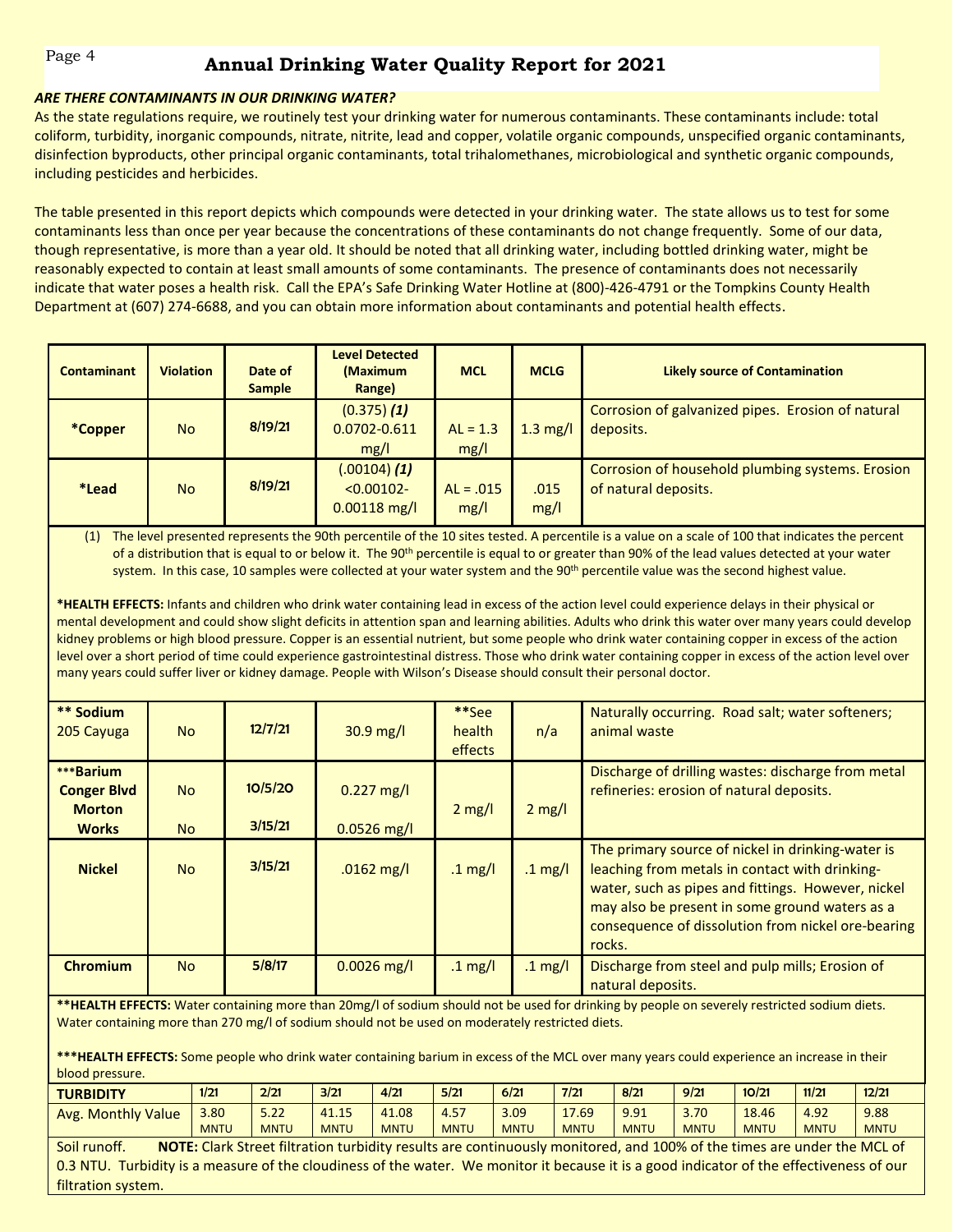# Page 5 **Annual Drinking Water Quality Report for 2021**

| Contaminant                                      | <b>Violation</b> | Date of<br>Sample        | Level<br><b>Detected</b><br>(Maximum<br>Range) | <b>MCL</b>        | <b>MCLG</b> | <b>Likely source of Contamination</b>                                                                               |  |  |
|--------------------------------------------------|------------------|--------------------------|------------------------------------------------|-------------------|-------------|---------------------------------------------------------------------------------------------------------------------|--|--|
| Disinfection By-Products - WWTP - 205 Cayuga St. |                  |                          |                                                |                   |             |                                                                                                                     |  |  |
| HAA5<br>$1st$ Qtr                                | <b>No</b>        | $< 1.00$ ug/l<br>1/26/21 |                                                | 60 ug/l           | n/a         |                                                                                                                     |  |  |
| $2nd$ Otr                                        | <b>No</b>        | 5/7/21                   | 21.5 ug/l                                      | $60 \text{ ug/l}$ |             | By-product of drinking water disinfection needed to kill<br>harmful organisms.                                      |  |  |
| 3rd Qtr                                          | <b>No</b>        | 7/27/21                  | $9.7 \text{ ug/l}$                             | 60 ug/l           |             |                                                                                                                     |  |  |
| 4 <sup>th</sup> Otr                              | <b>No</b>        | 10/5/21                  | $15.4$ ug/l                                    | 60 ug/l           |             |                                                                                                                     |  |  |
| <b>TTHM</b><br>$1st$ Qtr                         | <b>No</b>        | 1/26/21                  | $1.15 \text{ ug/l}$                            | $80 \text{ ug/l}$ | n/a         | By-products of drinking water chlorination needed to kill<br>harmful organisms.                                     |  |  |
| 2 <sup>nd</sup> Qtr                              | <b>No</b>        | 5/7/21                   | $24.0 \text{ ug/l}$                            | 80 ug/l           |             |                                                                                                                     |  |  |
| 3rd Qtr                                          | <b>No</b>        | 7/27/21                  | $16.8$ ug/l                                    | 80 ug/l           |             | TTHMs are formed when source water contains large                                                                   |  |  |
| 4 <sup>th</sup> Qtr                              | <b>No</b>        | 10/5/21                  | 24.6 ug/l                                      | 80 ug/l           |             | amounts of organic matter.                                                                                          |  |  |
| <b>Morton Supply</b><br>Nitrate:                 |                  |                          |                                                |                   |             |                                                                                                                     |  |  |
| $1st$ Qtr                                        | <b>No</b>        | 1/7/21                   | 4.92 mg/l                                      | 10 mg/l           | 10 mg/l     |                                                                                                                     |  |  |
| $2nd$ Otr                                        | <b>No</b>        | 4/1/21                   | 4.43 $mg/l$                                    | $10 \text{ mg/l}$ | 10 mg/l     | Runoff from fertilizer use and septic tanks as well as<br>leaching from septic tanks, sewage and erosion of natural |  |  |
| 3rd Qtr                                          | <b>No</b>        | 7/8/21                   | 3.67 mg/l                                      | $10 \text{ mg/l}$ | $10$ mg/l   | deposits.                                                                                                           |  |  |
| 4 <sup>th</sup> Qtr                              | <b>No</b>        | 10/5/21                  | $5.32$ mg/l                                    | $10$ mg/l         | $10$ mg/l   |                                                                                                                     |  |  |
| <b>Conger Blvd</b>                               | <b>No</b>        | 1/26/21                  | $< 0.40$ mg/l                                  | $10$ mg/l         | $10$ mg/l   |                                                                                                                     |  |  |

#### **Definitions you need to know:**

*Action Level: (AL)* The concentration of a contaminant, which, if exceeded, triggers treatment or other requirements, which a water system must follow.

*HAA5*: Haloacetic Acids

*Maximum Contaminant Level (MCL):* The highest level of a contaminant that is allowed in drinking water. MCLs are set as close to the MCLGs as feasible.

*Maximum Contaminant Level Goal (MCLG):* The level of a contaminant in drinking water below, which there is no known or expected risk to health. MCLGs allow for a margin of safety.

#### *Not-Applicable (n/a)*

*Not Detected (ND)*

*Nephelometric Turbidity Unit (NTU):* A measure of the clarity of water. Turbidity in excess of 5 NTU is just noticeable to the average person.

*Milligrams per liter (mg/l):* Corresponds to one part of liquid in one million parts of liquid (parts per million - ppm).

*Micrograms per liter (ug/l)*: Corresponds to one part of liquid in one billion parts of liquid (parts per billion - ppb).

**pCi/L:** Picocuries per liter – measure of the radioactivity in water.

**TTHM: Total Trihalomethane** 

*WWTP***:** Wastewater Treatment Plant



**Reveal** a silent toilet leak by adding a few drops of food coloring to the tank & waiting an hour without flushing. If the color appears in the bowl, *you have a leak*. Over time the rubber flapper decays.

|      | <b>Water Consumption Facts:</b> |  |  |  |  |
|------|---------------------------------|--|--|--|--|
| 33%  | <b>Toilets</b>                  |  |  |  |  |
| 22%  | Washing machines                |  |  |  |  |
| 21%  | Showers                         |  |  |  |  |
| 9%   | <b>Baths</b>                    |  |  |  |  |
| 9%   | Kitchen faucets & dishwashers   |  |  |  |  |
| 6%   | <b>Bathroom faucets</b>         |  |  |  |  |
| 100% |                                 |  |  |  |  |
|      |                                 |  |  |  |  |